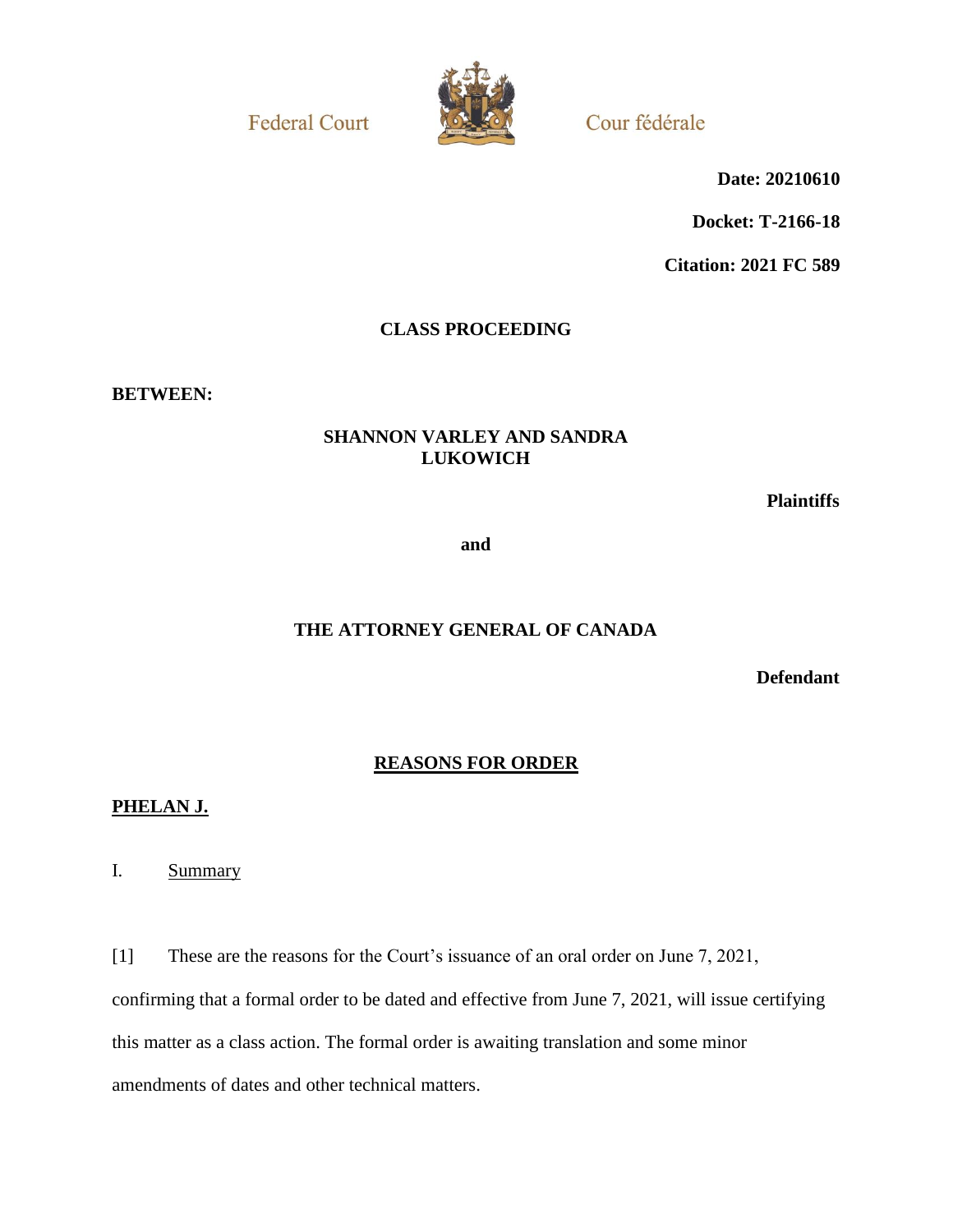[2] The Plaintiffs made a motion, on consent, to certify the action as a class action pursuant to Rule 334.16 of the *Federal Courts Rules*, SOR/98-106. The Rule is mandatory and sets out that a judge "shall" certify a proceeding as a class proceeding if various conditions are met.

[3] Importantly, the proposed class action is to embrace those indigenous persons who were not included in the 60's Scoop class action and settlement (see *Riddle v Canada*, 2018 FC 641/*Brown v Canada*, 2018 ONSC 3429 [*Brown*] [60's Scoop]).

III. Consent

[4] The Defendant Canada's consent is significant to the Court. As Justice Barnes said in *Buote Estate v Canada*, 2014 FC 773, such consent reduces the necessity for a rigorous approach, although similar comments appear in instances of consent certification and settlement. It does not relieve the Court of the duty to ensure that the requirements of the Rule are met.

[5] Given the results of the 60's Scoop cases, it would be difficult to see Canada taking a strongly antagonistic approach to the current case without very good cause.

#### IV. Disclosure of Cause of Action

[6] As to this element of the certification analysis, the test is a low one. At its simplest, the question for the Court is whether it is plain and obvious that the claim is doomed to failure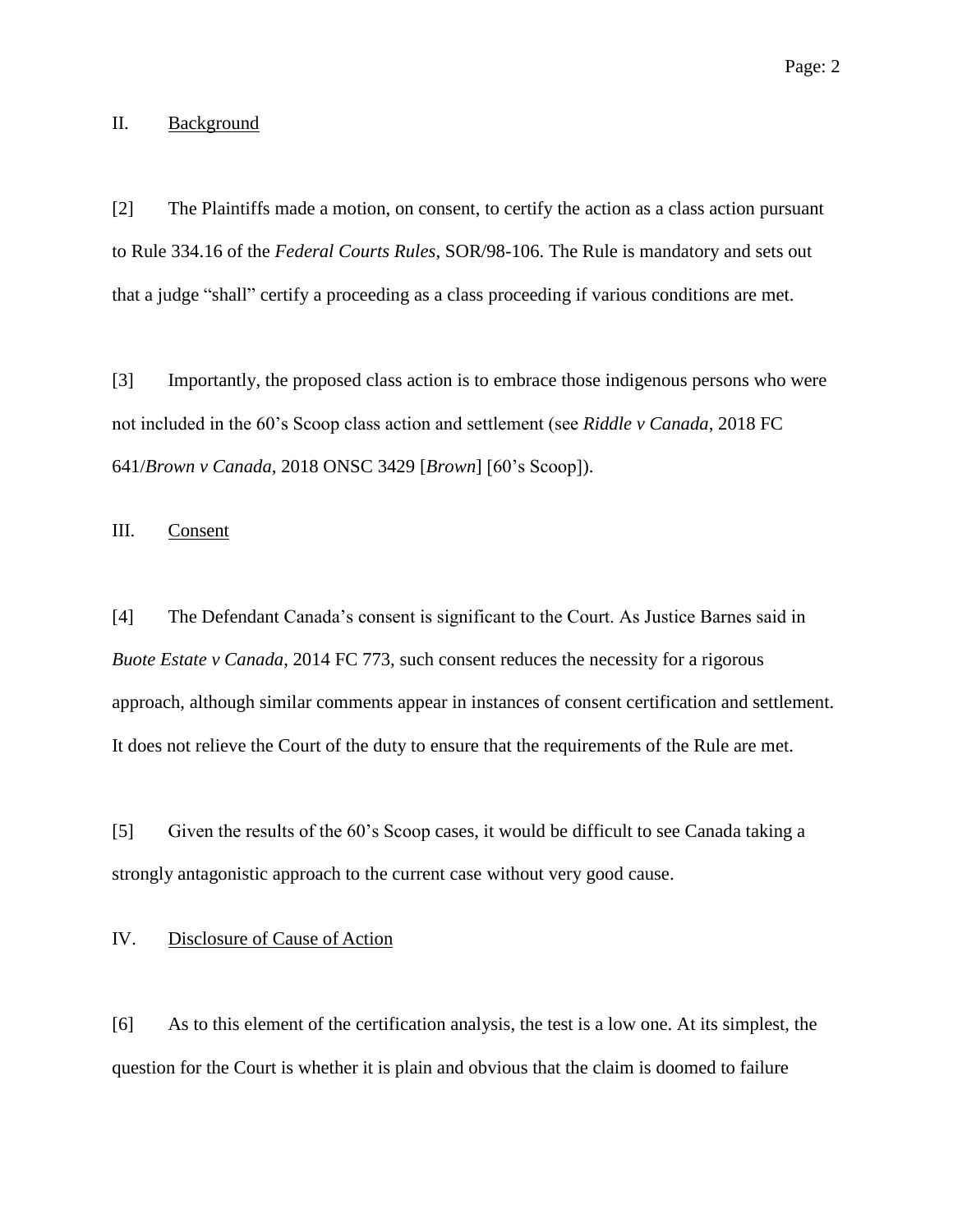(*Wenham v Canada*, 2018 FCA 199 [*Wenham*]). Even without Canada's consent, this requirement is satisfied. Aside from pleading a duty of care, the fiduciary duty is said to arise from the fiduciary relationship with Canada – the federal Crown.

[7] The Statement of Claim pleads all the necessary elements sufficient for purposes of this motion.

### V. Identifiable Class of Persons

[8] The class definition proposed was similar to that in *Brown* but wider and objectively circumscribed.

[9] While the class embraces non-status Indian [NSI] and Métis and was referred to in the carriage motion, the definition of those groups is best dealt with in relation to the term "all Indigenous Persons ...". To avoid any doubt as to the meaning and members of the class, the term "all Indigenous People" will refer back to that term as referenced in *Daniels v Canada*, 2016 SCC 12.

#### VI. Common Questions of Law and Fact

[10] As to common facts, there will have to be a showing that Canada failed to take any steps to prevent a class member from being scooped – a fact base common to all.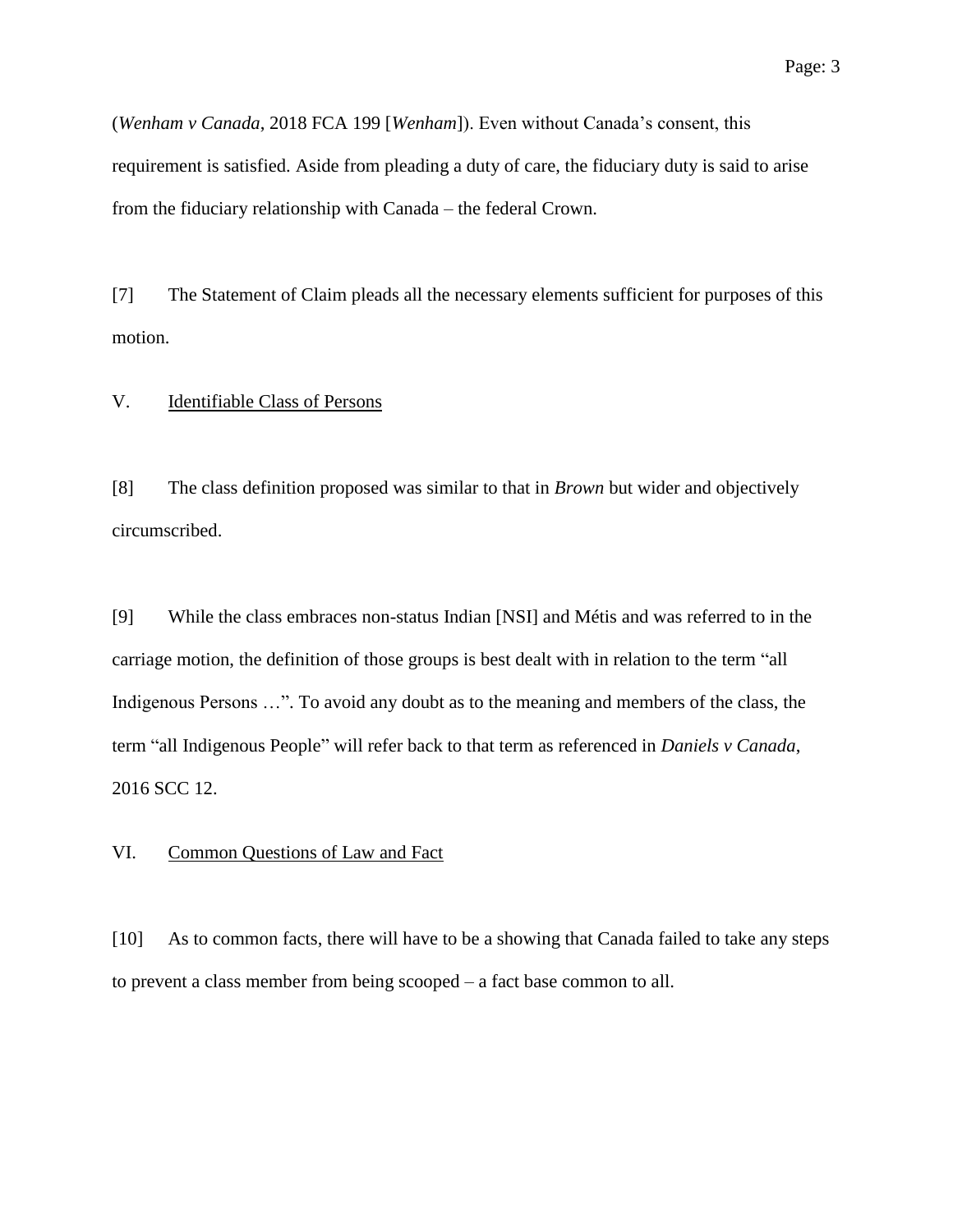- [11] As to the common issues, they are:
	- a) Did Canada have a fiduciary duty to take reasonable steps to prevent all Indigenous persons, excluding Indian (as defined in the *Indian Act*) and Inuit persons, who were placed in the care of non-Indigenous foster or adoptive parents from losing their Indigenous identities?
	- b) If the answer to a) is yes, did Canada breach this duty?
	- c) Did Canada owe a common law duty of care to take reasonable steps to prevent all Indigenous persons, excluding Indian (as defined in the *Indian Act*) and Inuit persons, who were placed in the care of non-Indigenous foster or adoptive parents from losing their Indigenous identities?
	- d) If the answer to c) is yes, did Canada breach this duty?
	- e) If the answer to either b) or d) is yes, can the Court make an aggregate assessment of some or all of the damages suffered by the Class as part of the common issues trial?
	- f) If the answer to either b) or d) is yes, is an award of punitive damages warranted?
	- g) If the answer to f) is yes, what amount of punitive damages ought to be awarded?

[12] These issues are common ingredients of the claims of class members. They are questions

similar in nature to those certified in *Cloud v Canada (Attorney General)*, [2004] OJ No 4924

(CA); *Brown v Canada (Attorney General)*, 2010 ONSC 3095; and *Anderson v Canada*

*(Attorney General)*, 2016 NLTD(G) 167.

[13] The Federal Court of Appeal has commented on this commonality question requirement in *Wenham* as follows:

- A question that ought to be approached purposively;
- Class members need not be identically situated vis-à-vis the defendant;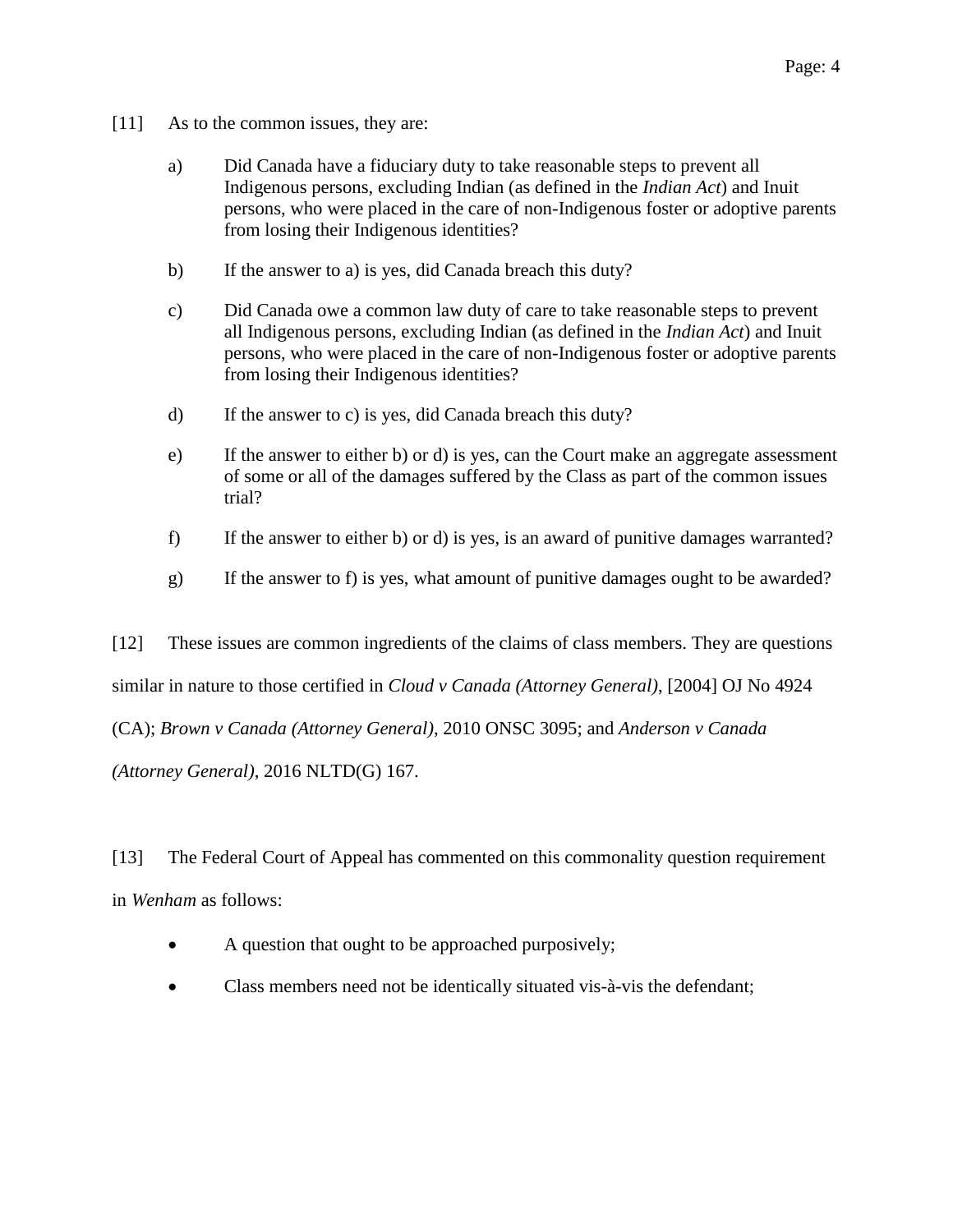- Common issues need not predominate over other issues; and
- The claims must share a material and substantial common ingredient.

On the basis of the pleading, the common question element is satisfied.

VII. Preferred Procedure

[14] This case meets the preferability requirement mandated by the Supreme Court in *Hollick v Toronto (City of)*, 2001 SCC 68 at paras 28-30.

[15] A class action of this type has been shown through the 60's Scoop decision to be fair, efficient and manageable. It has also been seen to be preferable to other reasonably available means.

[16] This is particularly true in respect of a federal court class action where a single court has national scope to deal with a national issue. Any individual issues can be accommodated within the class action context as has been shown to date in related cases.

#### VIII. Representative Plaintiffs – Adequate Representation

[17] The proposed representative plaintiffs represent Métis and NSI experience. While a representative plaintiff need not be typical of the class, in this case having representative plaintiffs from both indigenous groups auger well for meaningful representation of both groups.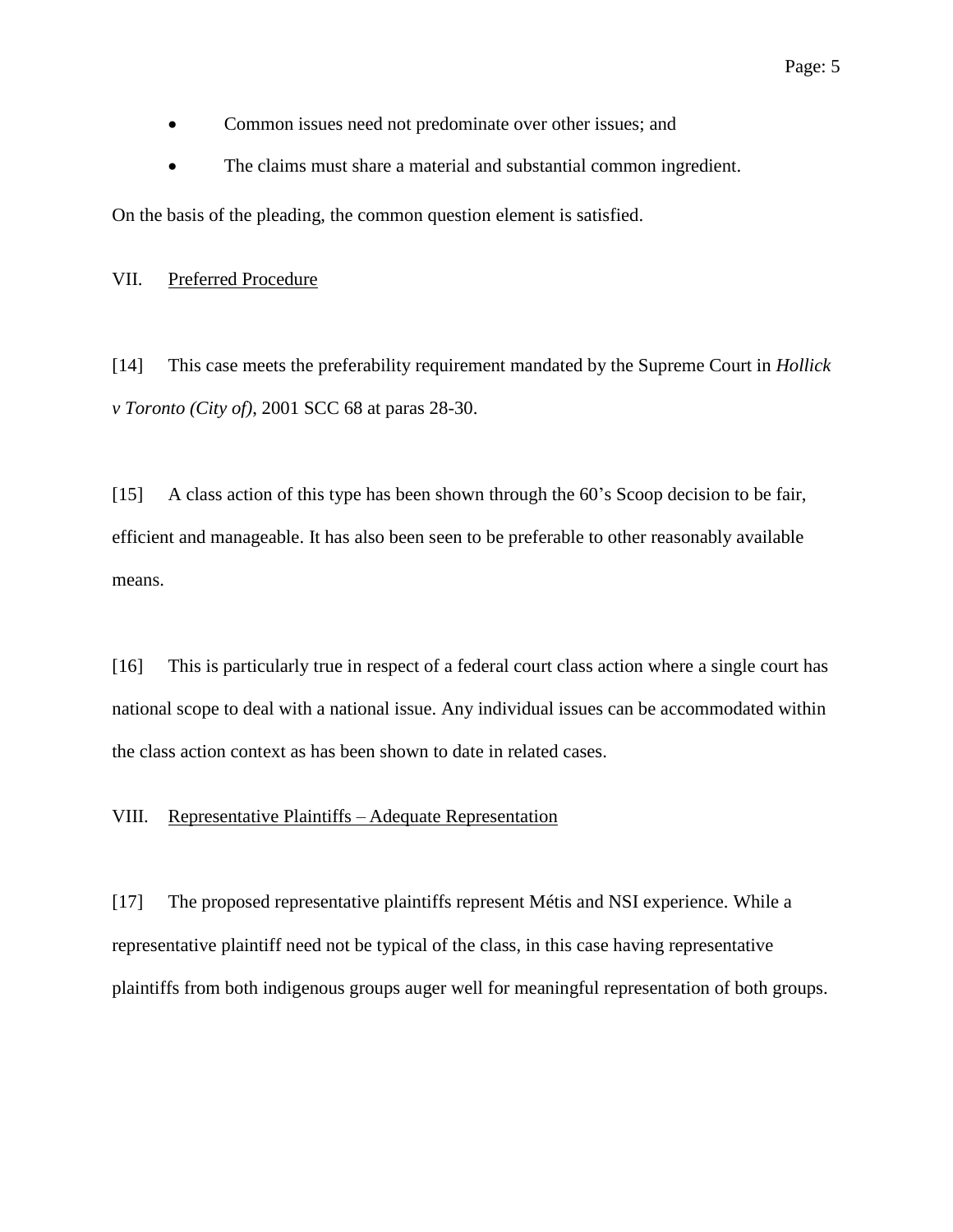### IX. Overlapping Actions

[18] There are a number of overlapping claims filed in provincial superior courts. To date, none of those claims have been certified despite the fact that some are several years old and no steps have been initiated by proposed class counsel in those cases (the Merchant Law Group).

[19] Give the nature of the claim in this case, there is a presumption in favour of a national class. There are no aspects which are unique or specific to one or more provinces.

[20] Experience from the 60's Scoop cases and the Indian Day School decision (*McLean v Canada*, 2019 FC 1076) confirm the uniquely suitable nature of a federal class proceeding.

[21] The Court has considered the CBA Class Action Protocol. This case suits a federal court class proceeding.

## X. Conclusion

[22] This case should be certified as a class proceeding. An order to that effect will issue. A more complete formal order with Notices is awaiting finalization and translation and will issue in the near future.

"Michael L. Phelan"

Judge

Ottawa, Ontario June 10, 2021